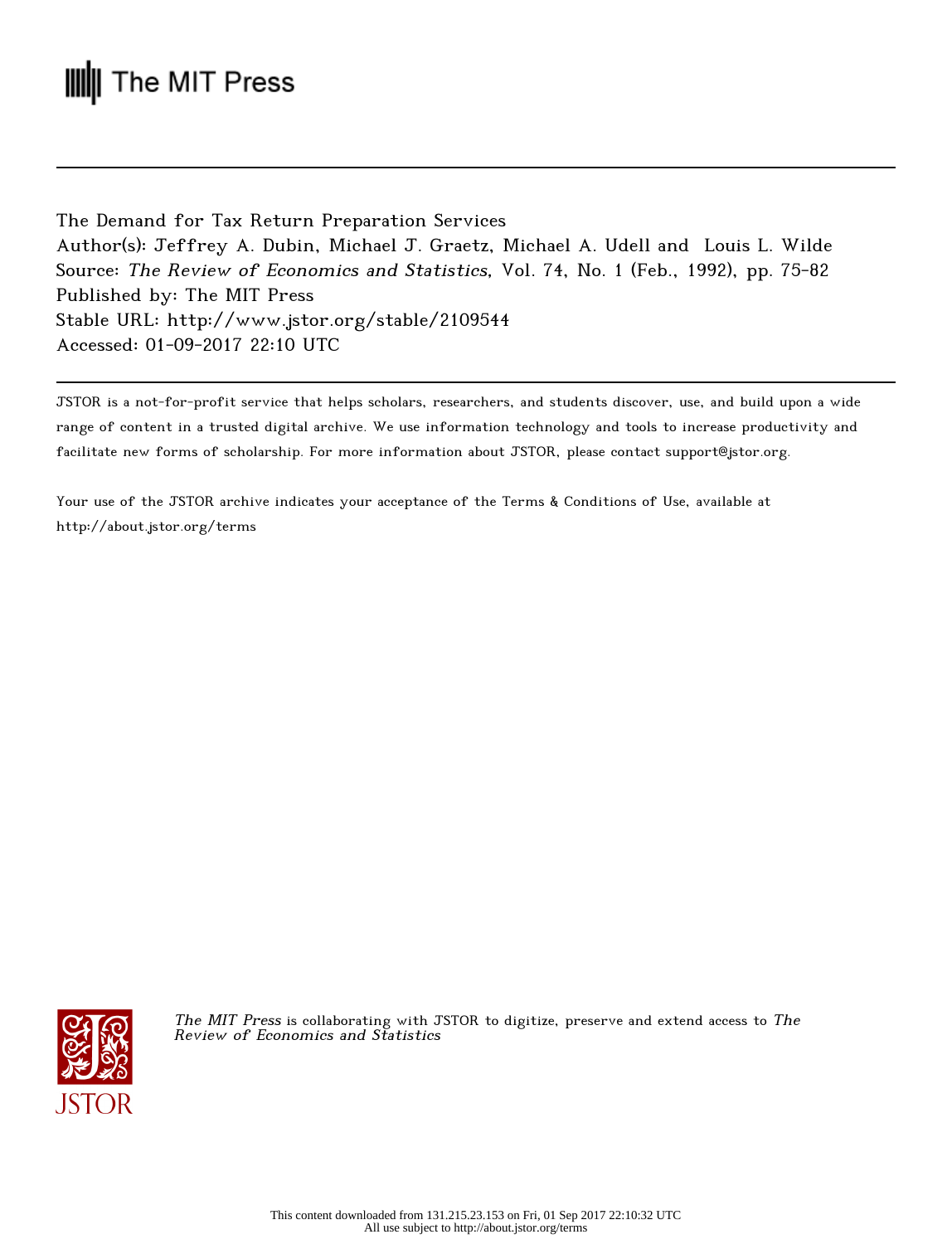## THE DEMAND FOR TAX RETURN PREPARATION SERVICES

### Jeffrey A. Dubin, Michael J. Graetz, Michael A. Udell, and Louis L. Wilde\*

Abstract-We analyze taxpayer choices of return preparation services. We distinguish between two types of nonpaid prepar ers, six types of paid third parties, and self-preparation. Among other things, we find significant differences in the factors which explain the demand for paid third parties who are and are not able to represent clients before the IRS. Among these factors are increases in IRS audit rates and the frequency of IRS penalties.

#### I. Introduction

THE IRS has estimated that 44.2% of the individual returns filed in 1979 were self-pre pared, and that these returns accounted for 22.8% of detected noncompliance. Returns prepared with third party assistance accounted for 55.8% of filings and 77.2% of the detected noncompli ance. Among returns prepared with third party assistance, however, only 16.7% used what we call here a "tax practitioner" (public accountant or attorney) yet these returns accounted for 42.7% of underreported tax, 28.5% used other paid pre parers accounting for 30.8% of underreported tax, and the remaining 10.6% used nonpaid assis tance accounting for 3.7% of underreported tax.<sup>1</sup> A detailed breakdown of the distribution of preparation modes for 1979 and the associated proportions of tax noncompliance are reported in table 1.

 Economic theory has only recently focused on the demand for third party assistance and its role

 Received for publication July 23, 1990. Revision accepted for publication April 2, 1991.

California Institute of Technology, Yale Law School, Cali fornia Institute of Technology, and California Institute of Technology, respectively.

Professor Graetz thanks the National Science Foundation for research support (Grant No. SES-870443) as do Professors Dubin and Wilde (Grant-No. SES-8701027). Professor Graetz is currently serving as Deputy Assistant Secretary (Tax Policy) of the Treasury. This article was written before Professor Graetz assumed that office and does not necessarily reflect the views of the Treasury Department. We acknowledge the very helpful comments of an anonymous referee.

 CPAs and attorneys are automatically able to represent clients before the IRS. Other paid preparers may provide these services only after passing a written exam sponsored by the IRS, and fulfilling certain continuing education require ments. Because most public accountants meet these require ments, we include them in the tax practitioner category. Copyright  $\odot$  1992 [ 75 ]

 in tax compliance. Scotchmer (1989), emphasizing the *informational* aspects of third party assis tance, suggests that if risk neutral taxpayers are not sure of their true taxable income, they will tend to overreport their tax- liability because the cost of underreporting exceeds the cost of overre porting due to IRS penalties. In her models, taxpayers hire the services of informed third par ties who reduce or eliminate uncertainty, and thereby lower the amount of reported tax liabil ity.

 Reinganum and Wilde (1991) analyze a game theoretic model of taxpayer, tax practitioner, and IRS behavior that focuses on the service aspects of third party assistance. They characterize four types of equilibria, depending on whether taxpay ers prefer'to use tax practitioners and whether the IRS prefers them to use tax practitioners. When tax practitioner penalties for noncompli ance are sufficiently low and the efficiency gains from using practitioners are sufficiently high, the IRS prefers taxpayers to prepare' their own re turns, but taxpayers prefer to use a tax practi tioner. In this case, the use of a tax practitioner is associated with lower compliance and higher au dit rates.

 Finally, Mazur and Nagin (1987), emphasizing the strategic aspects of third party assistance, observe that many paid preparers are "not just passive scribes whose function is limited to reliev ing their clients of the mechanical requirements of return preparation. To varying degrees they provide information on legal requirements and the penalties for their breach, develop strategies for reducing tax liability, provide counsel on the risks of executing such strategies and inform clients of topical enforcement priorities."

 Most empirical analyses of the demand for third party assistance have estimated the effects of types of income, other return characteristics, and various socio-economic factors on the choice between self-preparation and all forms of third party assistance. Using a variety of data sources including surveys (Slemrod and Sorum, 1984; Collins, Milliron and Toy, 1988; Hite, 1987),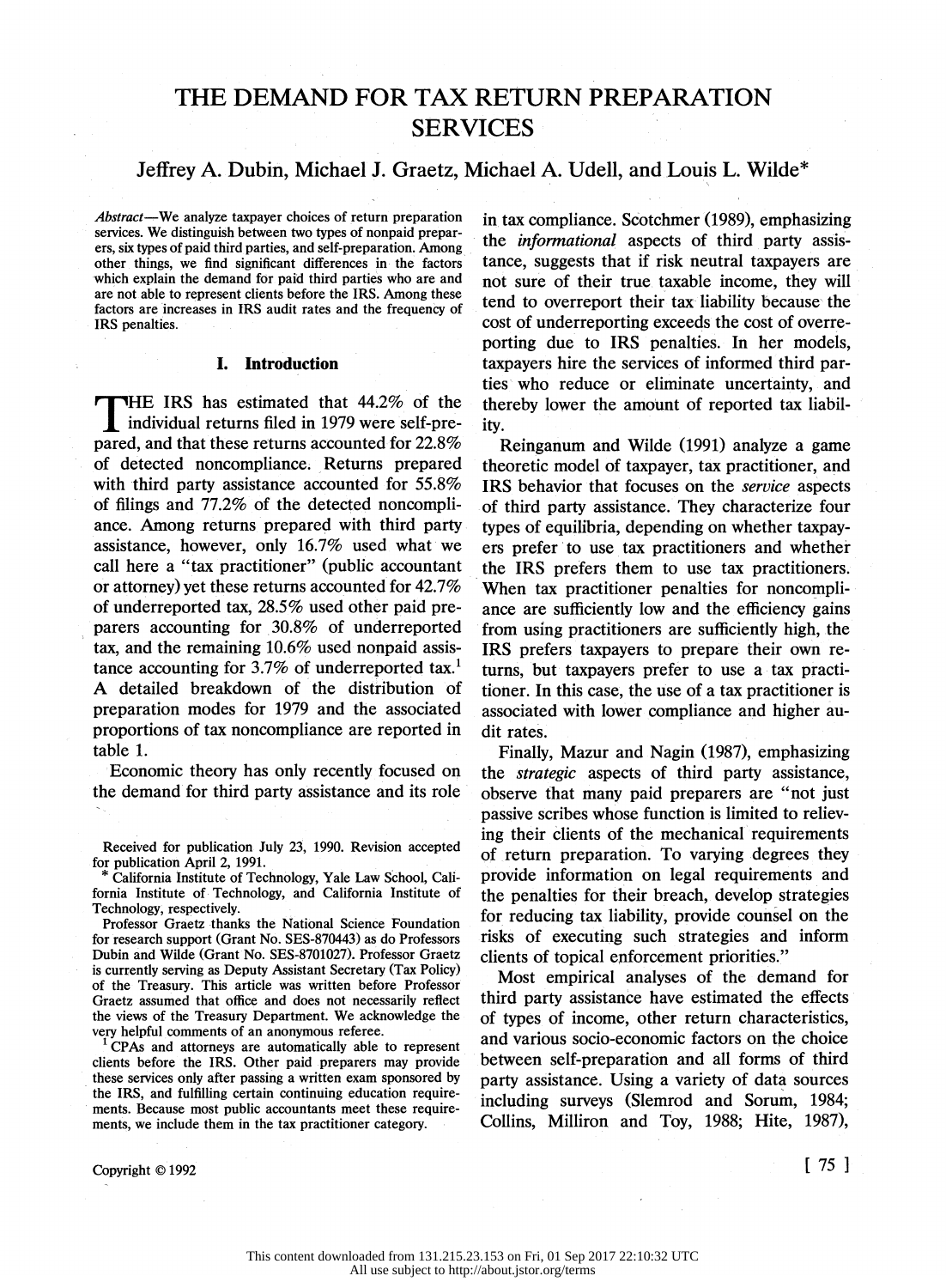|                                | <b>Total Returns Filed</b> |           | Proportion of |  |
|--------------------------------|----------------------------|-----------|---------------|--|
| Mode of Preparation            | Number                     | Frequency | Noncompliance |  |
| Self                           | 39959000                   | 0.442     | 0.228         |  |
| Non-Paid                       |                            |           |               |  |
| IRS assisted <sup>b</sup>      | 1265686                    | 0.014     | 0.004         |  |
| Other Non-Paid <sup>c</sup>    | 8317320                    | 0.092     | 0.033         |  |
| Paid Preparers                 |                            |           |               |  |
| <b>National Tax Service</b>    | 8588600                    | 0.095     | 0.054         |  |
| <b>Local Tax Service</b>       | 10488000                   | 0.116     | 0.132         |  |
| Other Paid                     | 6690000                    | 0.074     | 0.122         |  |
| Practitioners                  |                            |           |               |  |
| Public Accountant <sup>d</sup> | 5605200                    | 0.062     | 0.102         |  |
| CPA <sup>e</sup>               | 6057200                    | 0.067     | 0.258         |  |
| Attorney and CPA               | 3435450                    | 0.038     | 0.067         |  |
| Total                          | 90406000                   | 1.000     | 1.000         |  |

TABLE 1.-NUMBER OF RETURNS, FREQUENCY, AND PROPORTION OF NONCOMPLIANCE BY PREPARATION MODE FOR 1979<sup>a</sup>

 0.011; IRS Prepared, with a population frequency of 0.001; and IRS Reviewed, with a population frequency of 0.004.

 The other nonpaid category usually consists of a family member who helps prepare the return. We have combined in this category all VITA prepared returns. VITA is an acronym for Volunteer Income Tax Assistance, which consists of unpaid volunteers who prepare returns after receiving limited instruction, typically from the IRS.

Public Accountants are licensed at the state level with requirements varying by state. Only four states, North Carolina, Virginia, Kansas, and Wyoming do not regulate Public Accountants. National Tax Services, which in<br>1979 consisted entirely of H & R Block and Beneficial Financial Services Co., and Local Tax Services often provide their own training, but do not require employees to be Public Accountants.

eCPA'is an abbreviation for Certified Public Accountant.

 TCMP data (Dubin, Graetz, and Wilde, 1989; Erard, 1990), and the IRS Master File (Long and- Caudill, 1987) researchers have found that the demand for third party assistance increases with amounts of total or complex income, age, return complexity, tax rates, the number of dependents, and self-employment, and decreases with the level of education.

 A complete characterization of the impact of third parties on tax compliance would include analyses of taxpayer choices of the kind of third party assistance, the effect of third parties on tax compliance, and the IRS posture towards returns completed by third parties. We begin this ex panded characterization by analyzing taxpayers' choices among 12 modes of third party assistance, using nested logit techniques applied to aggregate data from the Special Academic Research File of the 1979 Individual Return Taxpayer Compliance Measurement Program (TCMP). Although the best data on third party assistance released to date by the IRS, this data file limits the analysis to 696 aggregated observations from 12 IRS audit classes and 58 IRS districts.2

 The paper is organized as follows. Section II presents an econometric specification of the de mand for tax preparation services. Section III describes the data we use and models we esti mate. Section IV presents our results and conclu sions.

#### II. A Model of Paid Preparer Selection

 We group types of return preparers according to natural patterns of substitutability. One group consists of CPAs, attorneys, and public accoun tants, which we label "practitioners," most of whom are licensed to represent taxpayers before the IRS. The second group consists of national tax services, local tax services, and other paid preparers who generally are not able to represent their clients before the IRS. The third group consists of third party assistors who are free of charge. A final group consists of self-preparers. We account for this pattern of substitutability in our estimation by using a two-stage nested multi nomial logit model.<sup>3</sup>

 First we estimate taxpayer choices among the four broad categories: practitioners, paid prepar-

<sup>&</sup>lt;sup>2</sup> For precise definitions of IRS audits classes as well as recent estimates of overall noncompliance see IRS (1990).

 $3$  For a detailed discussion of the nested logit model see McFadden (1978).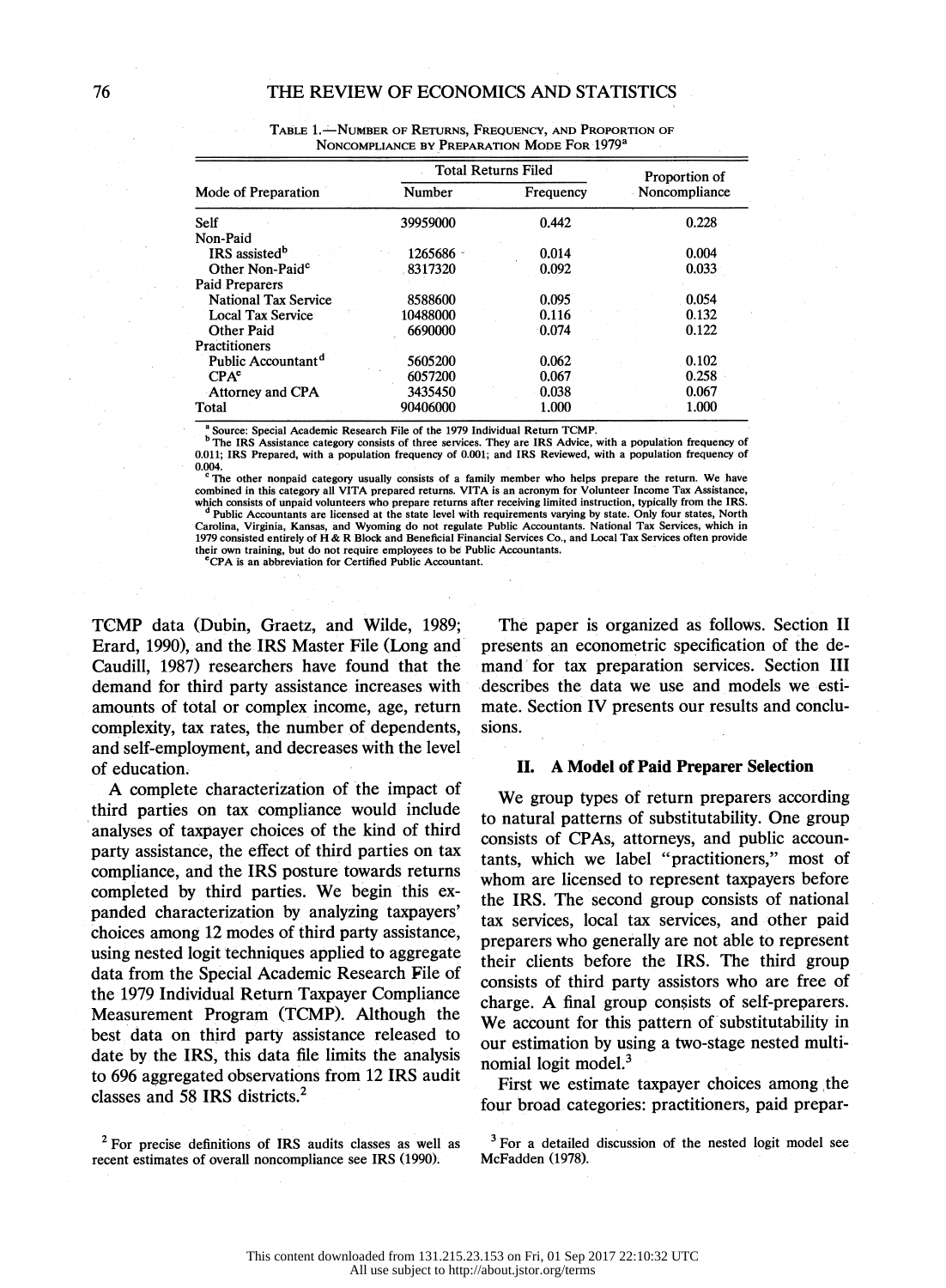ers, nonpaid preparers, and self-preparation. Then we estimate taxpayers' choices between the modes of assistance within each category.<sup>4</sup> Let  $i = 1, \ldots, I$  index the preparation category, and let  $j = 1, 2, ..., J_i$  index the specific assistance modes within category  $i$ . We assume that the probability that an individual chooses alternative ij,  $P_{ij}$ , can be written as the product of the conditional probability  $P_{j|i}$  and marginal probability  $P_i$ with each probability in the multinomial logit form

$$
P_{j|i} = \frac{e^{\beta_{j|i}^{\prime}X}}{\sum_{j=1}^{J_i} e^{\beta_{j|i}^{\prime}X}}
$$
 (1)

$$
P_i = \frac{e^{\alpha'_i Y + \theta_i I_i}}{\sum_{i=1}^J e^{\alpha'_i Y + \theta_i I_i}}.
$$
\n(2)

Here  $X$  and  $Y$  are vectors of observed attributes which vary by audit class and IRS district and  $I_i$  is the expected maximum utility (or inclusive value) a taxpayer derives from alternatives in the ith category with

$$
I_i = \log \sum_{j=1}^{J_i} e^{\beta'_{ji} X}.
$$
 (3)

The unknown parameters in this model are  $\beta_{j|i}$ ,  $\alpha_i$ , and  $\theta_i$  with the latter being a measure of the dissimilarity of alternatives in the *i*th category.<sup>5</sup>

 Since our data are aggregated to the IRS dis trict level, we estimate  $P_{j|i}$  and  $P_i$  using an aggre-  $V(u)$  gate form of the nested logit model.6 Specifically, we form the log odds for equations (1) and (2) as

$$
\log\left|\frac{P_{j|i}}{P_{1|i}}\right| = \beta'_{j|i}X \quad \forall j \neq 1,
$$
\n(4)

and

$$
\log\left[\frac{P_i}{P_1}\right] = \alpha_i' Y + \theta_i (I_i - I_1) \quad \forall \ i \neq 1. \qquad (5) \qquad V(\mu_i) = \frac{1}{N} \left(\frac{1}{P_j} + \frac{1}{P_1}\right) \quad \text{for}
$$

<sup>4</sup> Alternative patterns of substitutability are considered by Udell (1991).

McFadden (1978) proves that if  $\theta_i$  lies in the closed inter val [0,1] the resultant nested logit is consistent with random utility maximization.

The estimation of nested logit models has to date relied exclusively on individual level data. We extend the nested logit method for use with aggregate data following Berkson (1944) and Theil (1969). Implicit in this development is the assumption of homogeneity of individuals within the aggrega tion classes. For a discussion of the robustness properties of logit techniques when applied to aggregate data, see also Allenby and Rossi (1991).

 Estimation of equations (4) and (5) requires esti mates of the choice probabilities for which we use the observed selection frequencies and measures of  $X$  and  $Y$  for which we use group weighted averages. Denote the probability that an individ ual in the  $k$ th IRS district chooses alternative  $i$ as  $P_{ii}^k$ . Let the number of cases in the kth IRS district be  $N^k$  and denote the frequency of occurrences of alternative ij in district k as  $F_{ii}^k$ . Suppressing the superscript  $k$  we can write

$$
\log \left| \frac{F_{j|i}}{F'_{1|i}} \right| = \beta'_{j|i} X + \mu_{j|i}, \tag{6}
$$

and

$$
\log\left[\frac{F_i}{F_1}\right] = \alpha_i' Y + \theta_i (I_i - I_1) + \mu_i, \tag{7}
$$

with

$$
\mu_{j|i} = \log \left[ \frac{F_{j|i}}{F_{1|i}} \right] - \log \left[ \frac{P_{j|i}}{P_{1|i}} \right]
$$

and

$$
\mu_i = \log \left[ \frac{F_i}{F_1} \right] - \log \left[ \frac{P_i}{P_1} \right].
$$
<sup>7</sup>

Straightforward calculations show that

$$
E(\mu_{j|i}) = 0
$$
  

$$
V(\mu_{j|i}) = \frac{1}{N} \left( \frac{1}{P_{j|i}} + \frac{1}{P_{1|i}} \right) \text{ for } j \neq 1,
$$
 (8)

$$
cov(\mu_{j|i}, \mu_{1|i}) = \frac{1}{NP_{1|i}} \quad \text{for } j \neq 1,
$$
 (9)

and that

$$
E(\mu_i) = 0,
$$
  

$$
V(\mu_i) = \frac{1}{N} \left( \frac{1}{P_j} + \frac{1}{P_1} \right) \text{ for } j \neq 1,
$$
 (10)

$$
cov(\mu_j, \mu_1) = \frac{1}{NP_1} \quad \text{for } j \neq 1.
$$
 (11)

Since  $P_{ij}$  varies with the alternative and N varies with the size of each audit class and IRS district, equations (8) and (10) present a classic form of

 $7$  Our data set has an average of 70 individuals per cell. Monte Carlo evidence reported in Domencich and McFadden (1975) shows that when cell sizes are large (over 30 observa tions) the Berkson-Theil estimator of equations (6) and (7) has very small sample bias (see table 5.1, p. 113).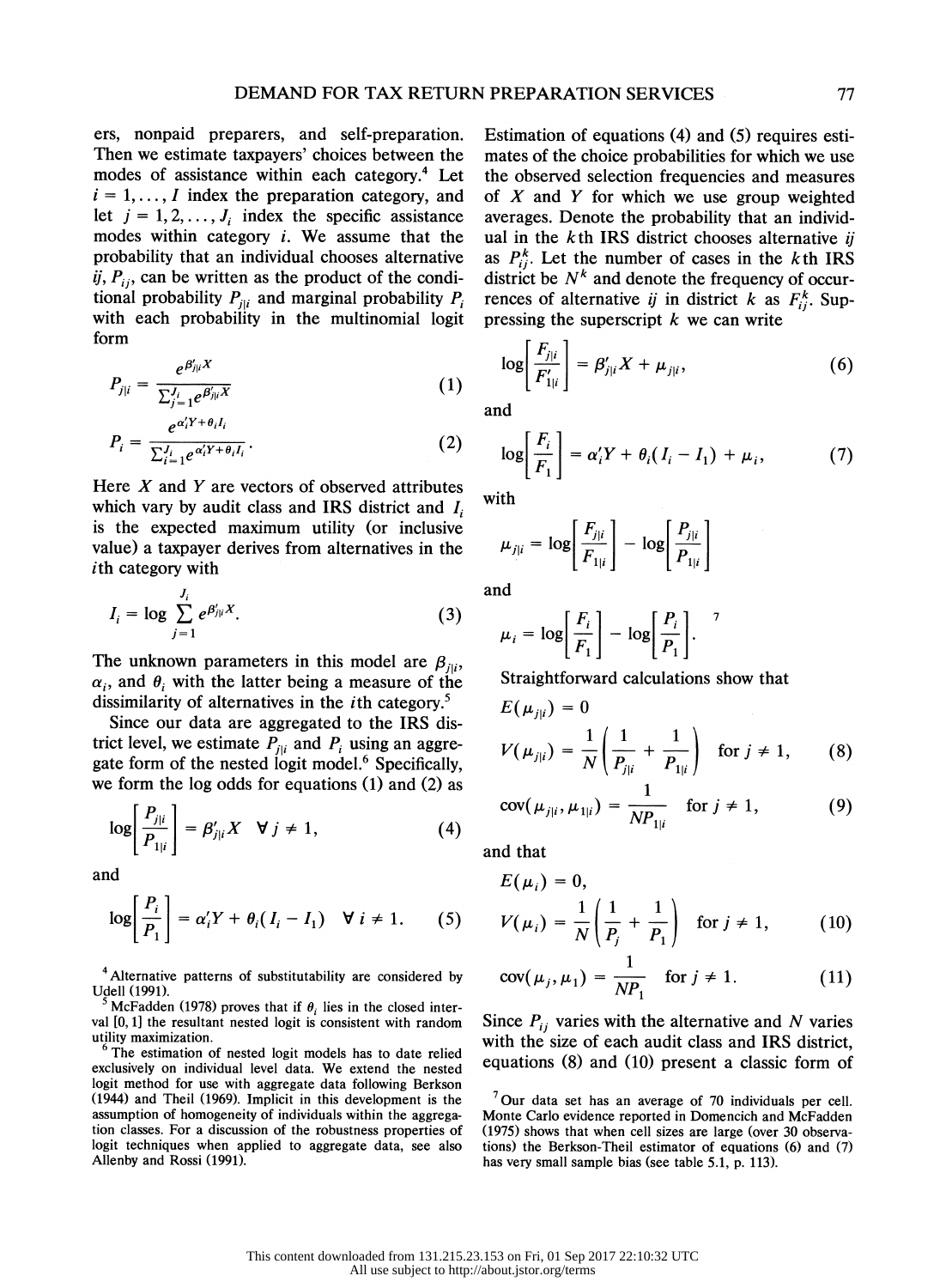heteroscedasticity. Furthermore, a nonzero co variance is also present (equations (9) and (11)) since the log odds equations (6) and (7) use common comparison groups. Minimum chi-square estimation of the nested logit model corrects si multaneously for this covariance structure.

#### III. Model Specification

 The TCMP program involves line-by-line au dits of approximately 50,000 randomly chosen individual tax returns. Our data file aggregates the results of the 1979 TCMP audits by IRS district and audit class. Six audit classes comprise returns where income was not derived principally from farm or sole-proprietorship activities, three others where income was derived principally from sole-proprietorships, and a final three where in come was derived principally from farm activities. For every line for each audit class in each of the districts, taxpayers' reported amounts are recorded as well as the adjusted amounts recom mended by the TCMP audit. For the 1979 TCMP, additional information was recorded on the 12 return preparation modes used by taxpayers. To avoid districts with too few observations, we com bine all attorneys into a single category and as sign the following mnemonics to the resulting practitioner alternatives:

PA = Public Accountant

 $ATT = Attonney$ , or Attorney and CPA

CPA = Certified Public Accountant.

The three paid-preparer alternatives are

LTS = Local Tax Service

OPP = Other Paid Preparer

NTS = National Tax Service.

 Finally, we combine several nonpaid assistance alternatives and assign the following mnemonics:

 IRS = IRS prepared, IRS reviewed, or IRS assisted ONP = Volunteer Income Tax Assistance, or Other Nonpaid Preparers

 $SELF = Self-prepared.$ 

 As discussed in the Introduction, three basic motives for taxpayers to use third-party assistance have been identified; information (Scotchmer); service (Reinganum and Wilde); and strategic (Mazur and Nagin). Our choice of explanatory variables parallels these motives. In particular, we assume that the probability of choosing any mode

 of third party assistance or self-preparation is a function of the IRS audit rate (AUDIT), the frequency of penalties (PENALTY), the percent age of the adult population with a high school education (EDUCATE), the percentage of the adult population over 65 years old (AGE65), state, local, and real-estate tax deductions (TAXDED), other deductions (OTHDED), the number of exemptions (*EXEMPT*), the sum of wage, interest, and dividend income (SIMPLE), the sum of schedule C gross receipts and partner ship income (BUSINESS), other income (OTHINC), and the number of forms included with the taxpayer's return (FORMS).

 Although we make no attempt to test one against another, our predictions regarding the effects of the explanatory variables on the de mand for third party assistance are based on the service, information, and strategic motives. We next summarize our general expectations regard ing the effects of the explanatory variables on the demand for third party assistance with occasional reference to specific motives.

 Since neither nonpaid nor paid preparers gen erally can represent clients before the IRS, in creases in the IRS enforcement activity variables RATE or PENALTY should increase the demand for practitioners.8 Because more educated tax payers are better able to prepare their own re turns, represent themselves before the, IRS, de termine their own- true tax liability, and engage in appropriately strategic behavior, increases in EDUCATE should reduce the demand for all modes of third party assistance and increase self preparation. An increase in AGE65 may possibly increase the demand for preparers and practi tioners based on the service and information mo tives.9

 Our tax return variables reflect the TCMP. ad justed levels for three basic components of the tax calculation: income, deductions, and exemp tions.'0 We use three measures of income; the sum of wages, interest, and dividends, the sum of schedule C gross receipts and partnership in-

 <sup>8</sup> The audit rate is based on audits accomplished data pro vided by the Examination Division of the IRS. The frequency of penalties is obtained directly from the aggregated TCMP data file.

The percentage of the adult population with a high school education and the percentage of the adult population over age 65 are from the Statistical Abstract of the United States for the year 1979.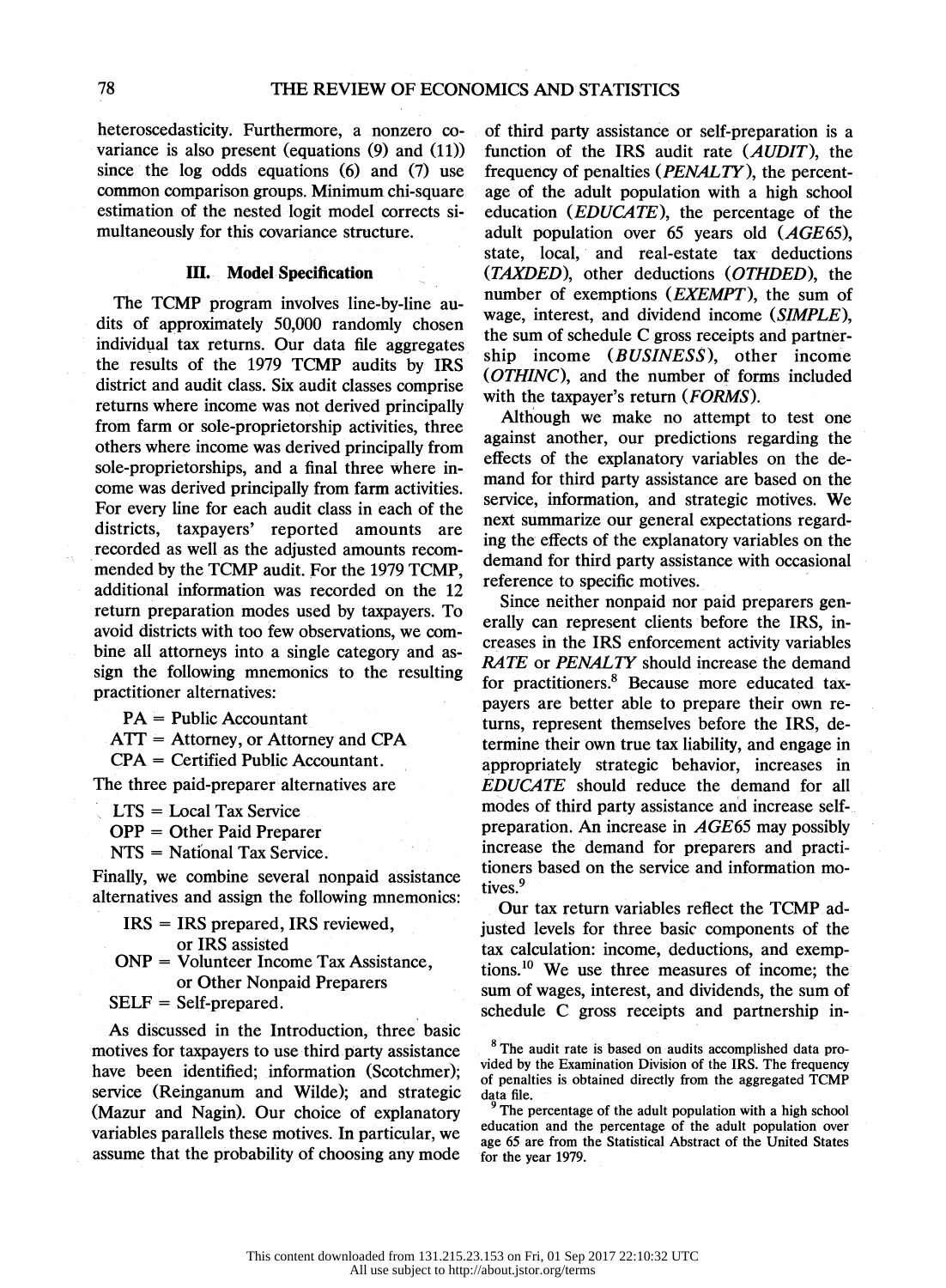

 come, and all other income. Increases in SIMPLE should decrease the demand for third party assistance and increase self-preparation, since for taxpayers with predominately wage, in terest, or dividend income, there is less need for service or information, less opportunity for strate gic behavior and little likelihood of IRS enforce ment attention. Increases in BUSINESS should increase the demand for practitioners since own ers of small businesses do face substantial IRS enforcement attention, considerable complexity, and may as a normal business practice require the services of attorneys or highly qualified ac countants. We have no a priori expectations with respect to the effect of increases in OTHINC on the demand for third party assistance and self preparation, but include it in our specification in order to account for all income.

 We divide deductions into state, local, and real estate taxes and other deductions. Since taxpay ers who pay state and local taxes may be subject to state enforcement attention as well as IRS enforcement attention, increases in TAXDED may increase the demand for practitioners.<sup>11</sup> Un like state, local, and real estate taxes which are not likely to be contested, other deductions often are contested. This suggests that increases in OTHDED should also increase the demand for practitioners. By our definition, EXEMPT pri marily measures family size. To the extent that  larger families have greater demand for tax ser vices, an increase in EXEMPT should increase the demand for both preparers and practi tioners.<sup>12</sup> Finally, the number of forms is a straightforward measure of return complexity and as such increases in FORMS should increase the demand for both preparers and practitioners.

#### IV. Results and Conclusions

 The choice of third party assistance is esti mated in two stages, as discussed in section II and illustrated in figure 1. Table 2 presents the elasticities of the unconditional choice probabili ties  $P_{ij}$  with respect to the underlying explanatory variables.<sup>13</sup>

 Our results generally are consistent with our expectations. Increases in the IRS audit rate or frequency of penalties increase significantly the demand for practitioners. For the audit rate this effect is limited to CPAs, but for the frequency of penalties the effect applies to all three types of practitioners. For the audit rate, this increase comes at the expense of national tax services while for the frequency of penalties it comes largely at the expense of self-preparation.

 $10$  The TCMP provides not only what the tax return re ported amounts were, but what the IRS believed the true amount to be. We use the corrected amounts of deductions and exemptions as meaningful measures of the true amounts of these items.

<sup>&</sup>lt;sup>11</sup> See Dubin, Graetz, and Wilde (1989) for a discussion of c the relationship between state and federal enforcement activ ity.

<sup>&</sup>lt;sup>12</sup> We subtract exemptions for over 65 years of age and blindness from total exemptions. The remainder is a measure of the number of persons supported by the taxpayer.

These elasticities are based on sequential estimation of the nested logit model, which includes the estimation of the dissimilarity parameters as discussed in section II. These parameters are 0.28, 0.85, and 1.4 for nonpaid preparers, paid preparers, and practitioners, respectively. The last of these is not significantly different from 1. The calculation of the elas ticities is complicated by the fact that each explanatory vari able has a distinct affect on all alternatives at each level of the nested logit tree. The mean values of all variables and a discussion of their units is available on request. Further details concerning the data base, the estimation method and calculation of the elasticities are available in Udell (1991).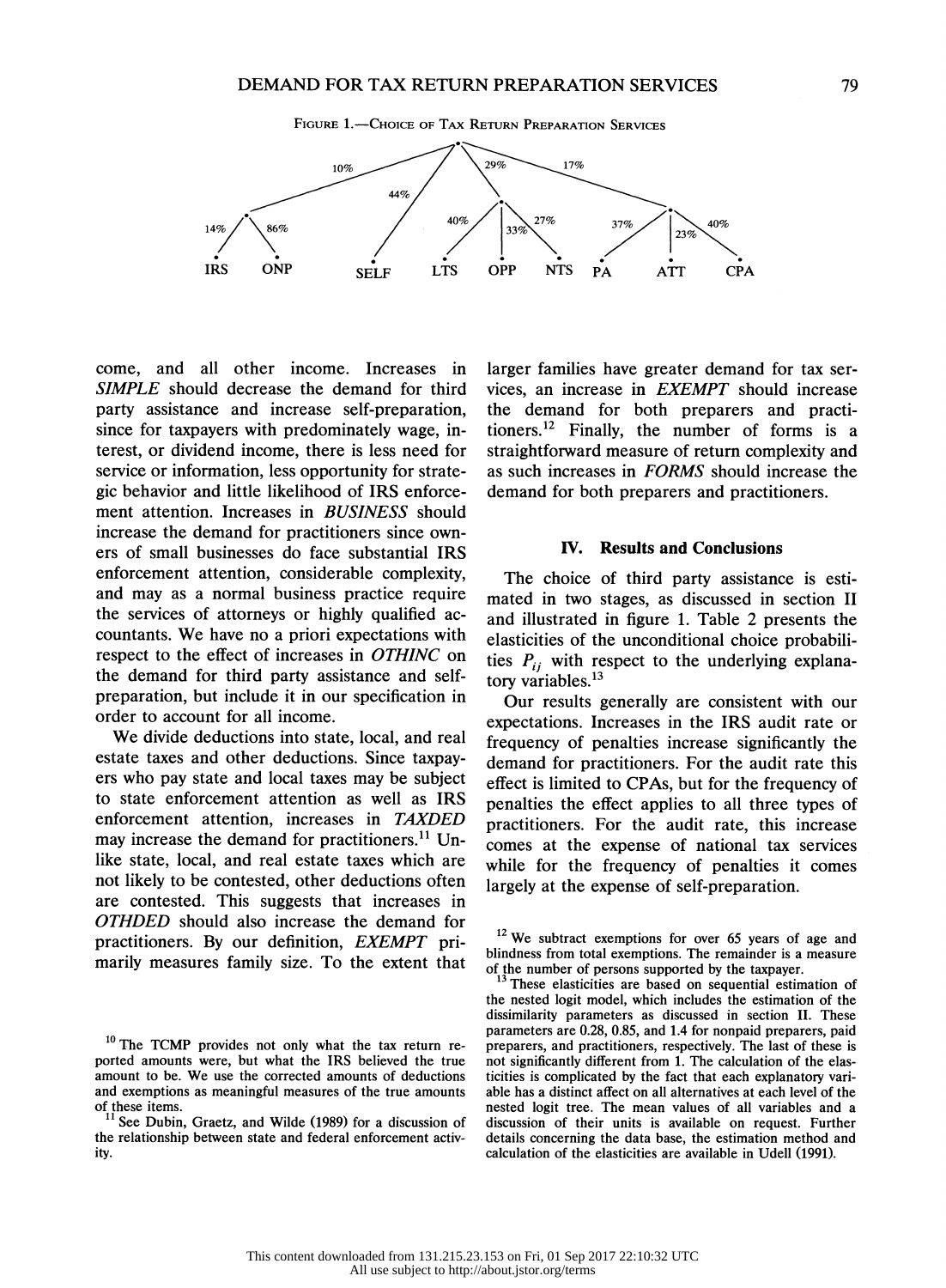|                                                                                                                                           | <b>Nonpaid Preparers</b> |                   | <b>Paid Preparers</b> |                  |             |
|-------------------------------------------------------------------------------------------------------------------------------------------|--------------------------|-------------------|-----------------------|------------------|-------------|
| Mode                                                                                                                                      | <b>IRS</b>               | <b>ONP</b>        | <b>LTS</b>            | ОP               | NTS.        |
| <b>CONSTANT</b>                                                                                                                           | 0.695                    | 4.625             | $-1.742$              | $-0.762$         | $-1.640$    |
|                                                                                                                                           | (0.845)                  | (8.468)           | $(-2.290)$            | $(-0.967)$       | $(-2.098)$  |
| <b>RATE</b>                                                                                                                               | $-0.573$                 | 0.266             | 0.254                 | $-0.214$         | $-0.787$    |
|                                                                                                                                           | $(-1.899)$               | (1.331)           | (0.724)               | $(-0.600)$       | $(-2.209)$  |
| <b>PENALTY</b>                                                                                                                            | $-0.187$                 | 0.040             | $-0.005$              | 0.136            | 0.054       |
|                                                                                                                                           | $(-0.836)$               | (0.333)           | $(-0.100)$            | (1.875)          | (0.769)     |
| <b>EDUCATE</b>                                                                                                                            | $-0.840$                 | $-3.119$          | 0.484                 | $-0.051$         | 1.123       |
|                                                                                                                                           | $(-1.439)$               | $(-8.611)$        | (1.192)               | $(-0.118)$       | (2.631)     |
| AGE65                                                                                                                                     | 0.081                    | $-0.542$          | $-0.205$              | $-0.584$         | $-0.267$    |
|                                                                                                                                           | (0.293)                  | $(-3.098)$        | $(-1.545)$            | $(-3.442)$       | $(-1.757)$  |
| <b>TAXDED</b>                                                                                                                             | 0.108                    | 0.039             | $-0.175$              | 0.073            | $-0.196$    |
|                                                                                                                                           | (0.560)                  | (0.400)           | $(-2.707)$            | (1.061)          | $(-2.707)$  |
| <b>OTHDED</b>                                                                                                                             | $-0.355$                 | $-0.007$          | 0.206                 | $-0.169$         | - 0.065     |
|                                                                                                                                           | $(-1.575)$               | $(-0.062)$        | (2.758)               | $(-2.038)$       | $(-0.791)$  |
| <b>EXEMPT</b>                                                                                                                             | -0.968                   | - 1.587           | 1.087                 | 1.240            | 1.345       |
|                                                                                                                                           | $(-2.257)$               | $(-6.650)$        | (6.308)               | (6.382)          | (6.925)     |
| <b>SIMPLE</b>                                                                                                                             | $-0.108$                 | $-0.362$          | - 0.240               | $-0.317$         | $-0.280$    |
|                                                                                                                                           | $(-0.552)$               | $(-3.155)$        | $(-3.964)$            | $(-4.352)$       | $(-3.919)$  |
| <b>BUSINESS</b>                                                                                                                           | $-0.077$                 | - 0.249           | 0.012                 | 0.016            | 0.027       |
|                                                                                                                                           | $(-0.220)$               | $(-0.721)$        | (0.257)               | (0.332)          | (0.518)     |
| <b>OTHINC</b>                                                                                                                             | 0.069                    | $-0.108$          | $-0.056$              | $-0.053$         | 0.003       |
|                                                                                                                                           | (0.343)                  | $(-0.658)$        | $(-1.008)$            | $(-0.882)$       | (0.054)     |
| <b>FORMS</b>                                                                                                                              | $-0.048$                 | 0.301             | 0.481                 | 0.237            | 0.083       |
|                                                                                                                                           | $(-0.075)$               | (0.904)           | (2.609)               | (1.152)          | (0.399)     |
|                                                                                                                                           |                          | Self-prepared     |                       |                  |             |
| Mode                                                                                                                                      | PA                       | <b>ATT</b>        |                       | <b>CPA</b>       | Self        |
| <b>CONSTANT</b>                                                                                                                           | $-3.810$                 | $-5.583$          |                       | $-3.863$         | 1.751       |
|                                                                                                                                           | $(-4.830)$               | $(-6.745)$        | $(-5.015)$            |                  | (4.730)     |
| <b>RATE</b>                                                                                                                               |                          |                   |                       | 0.443            |             |
|                                                                                                                                           | 0.228                    | 0.160             |                       |                  | $-0.015$    |
|                                                                                                                                           | (1.176)                  | (0.788)           |                       | (2.326)          | $(-0.111)$  |
|                                                                                                                                           | 0.363                    | 0.244             |                       | 0.490            | $-0.182$    |
|                                                                                                                                           | (5.535)                  | (2.992)           |                       | (8.065)          | $(-5.869)$  |
|                                                                                                                                           | $-0.163$                 | 0.647             |                       | $-0.391$         | 0.274       |
|                                                                                                                                           | $(-0.460)$               | (1.586)           |                       | $(-1.182)$       | (1.659)     |
|                                                                                                                                           | 0.722                    | 0.887             |                       | 0.331            | 0.081       |
|                                                                                                                                           | (4.301)                  | (4.410)           |                       | (2.142)          | (1.416)     |
|                                                                                                                                           | 0.180                    | 0.195             |                       | 0.137            | $-0.005$    |
|                                                                                                                                           | (4.883)                  | (5.124)           |                       | (4.098)          | $(-0.209)$  |
|                                                                                                                                           | $-0.34$                  | 0.198             |                       | 0.390            | $-0.068$    |
|                                                                                                                                           | $(-0.483)$               | (2.679)           |                       | (5.847)          | $(-2.471)$  |
|                                                                                                                                           | 1.445                    | 1.249             |                       | 1.006            | $-0.937$    |
|                                                                                                                                           | (7.583)                  |                   |                       | (5.663)          | $(-12.680)$ |
|                                                                                                                                           | - 0.267                  | (5.654)<br>-0.371 |                       | $-0.179$         | 0.345       |
|                                                                                                                                           | $(-4.229)$               | $(-5.366)$        |                       | $(-3.146)$       | (12.397)    |
|                                                                                                                                           | 0.085                    | 0.068             |                       | 0.104            | $-0.001$    |
|                                                                                                                                           | (1.861)                  | (1.395)           |                       | (2.319)          | $(-0.003)$  |
|                                                                                                                                           | $-0.029$                 | $-0.021$          |                       | $-0.023$         | 0.049       |
| <b>TAXDED</b>                                                                                                                             | $(-0.588)$               | $(-0.378)$        |                       | $(-0.497)$       | (1.303)     |
| <b>PENALTY</b><br><b>EDUCATE</b><br>AGE65<br><b>OTHDED</b><br><b>EXEMPT</b><br>SIMPLE<br><b>BUSINESS</b><br><b>OTHINC</b><br><b>FORMS</b> | 0.611                    | 1.342             |                       | 1.098<br>(7.574) | $-0.624$    |

TABLE 2.-RESPONSE ELASTICITIES OF EXPLANATORY VARIABLES BY MODE OF PREPARATION

Note: t-statistics are in parentheses.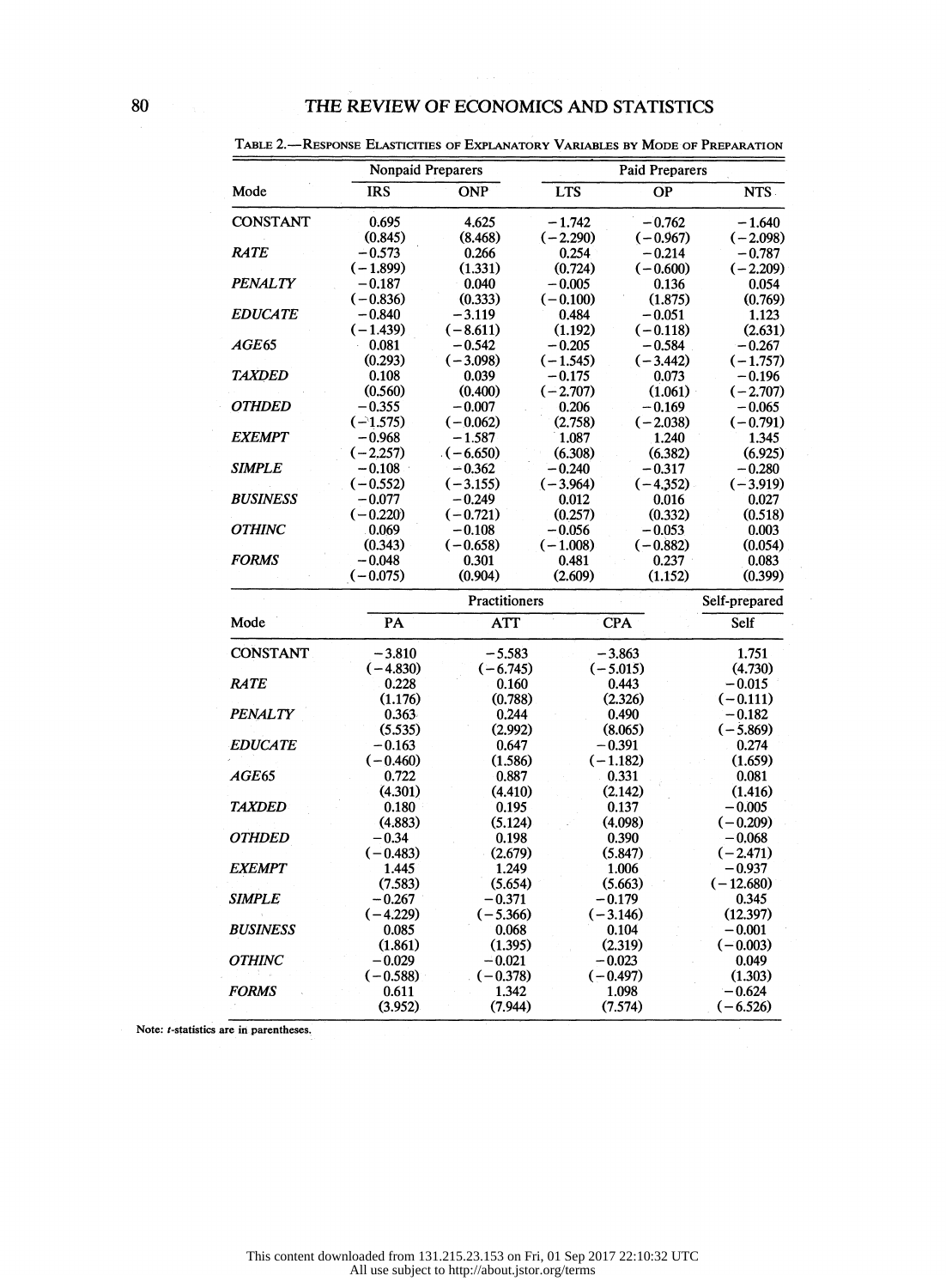As predicted, an increase in the percentage of the adult population with a high school education increases self-preparation. However, it does not decrease the demand for all forms of third party assistance. In particular, other nonpaid preparer shows a statistically significant fall in demand, and the demand for national tax services actually shows a significant increase. An increase in the percentage of the adult population over age 65 increases the demand for practitioners and de creases the demand for paid preparers.

 Some of our strongest results are obtained with respect to tax return variables. Increases in wages, interest, and dividends significantly decrease the demand for all forms of third party assistance except IRS assistance, and very significantly in crease self-preparation. Increases in schedule C gross receipts and partnership income, as ex pected, increase the demand for practitioners and have no significant effect on any other particular mode of preparation including self-preparation. Finally, an increase in other income, perhaps surprisingly, has no statistically significant effect on any form of third party assistance or self-pre parations.

 With respect to deductions, an increase in state, local, or real estate taxes significantly increases the demand for practitioners. However, it actu ally decreases the demand for local and national tax services, an effect which' we did not expect. Among all the explanatory variables, the number of exemptions has the strongest effects; increases in it significantly decrease self-preparation and increase the demand for all forms of paid third party assistance. It also significantly decreases the demand for nonpaid preparers. Finally, the num ber of forms also has a pattern of effects con sistent with our expectations; increases in the number of forms increase the demand for practi tioners, decrease self-preparation, and have little effect on the demand for other modes of third party assistance.

These results generally confirm the results ob tained by other investigators. However, in many cases we find significant differences between the' effect of explanatory variables on paid-preparers as compared to practitioners. In particular, many of the results obtained in previous studies which differentiate only between self-preparation and all forms of third party assistance seem to be driven by the demand for practitioners. We also

 have obtained new results regarding the effect of audit rates and the frequency of penalties on the demand for third party assistance. These results will be particularly important when we turn to the effects of third party assistance on noncompli ance. Nevertheless some of our results must be viewed as preliminary. In particular, while our results with respect to the percentage of the adult population over 65 and the number of exemp tions conform to our expectations, better data and further investigations are needed fully to understand the relationship between' these vari ables and the demand for third party assistance.

 Even at this early stage, we can, however, spec ulate on the change in noncompliance induced by a shift in return preparation. For example, con sider a change in information reporting which has the effect of increasing the amount of simple income relative to other forms of income. In this case, we would predict an increase in self-pre paration. If the level of noncompliance at tributable to self-prepared returns does not change, then a net reduction in noncompliance would result. However, since the choice of a type of tax return preparation may itself be condi tioned on the level of tax evasion, consistent determination of the levels of noncompliance at tributable to specific preparer types must take account of the potential for self-selection bias.

#### REFERENCES

- Allenby, Greg, and Peter Rossi, "There Is No Aggregation Bias: Why Macro Logit Models Work," Journal of Business and Economic Statistics 9 (Jan. 1991), 1-14.
- Berkson, Joseph, "Application of the Logistic Function to Bio-Assay," Journal of the American Statistical Associa tion 39 (Sept. 1944), 357-365.
- Collins, Julie, Valerie Milliron, and Daniel Toy, "Tax Pre parer Usage and Its Implications," mimeographed, University of North Carolina, 1988.
- Domencich, Thomas, and Daniel McFadden, Urban Travel Demands. (New York: North-Holland Publishing Co., 1975).
- Dubin, Jeffrey, Michael Graetz, and Louis Wilde, "The Re port of the United States to the International Fiscal, Association on the Administrative and Compliance Costs of Taxation," in Cahiers of the Intemational Fiscal Association 43 Congress (Netherlands: Kluwer, 1989), 311-344.
- Erard, Brian, "An Endogenous Switching Analysis of Prepa ration Mode and Tax Compliance," mimeographed (Ann Arbor: University of Michigan, 1990).
- Hite, Peggy, "Characteristics of Taxpayers Who Use Prepar ers: An Exploratory Study," paper prepared for IRS Research Conference on The Role of Tax Practitioners in the Tax System (Washington, D.C., November 16-17, 1987).